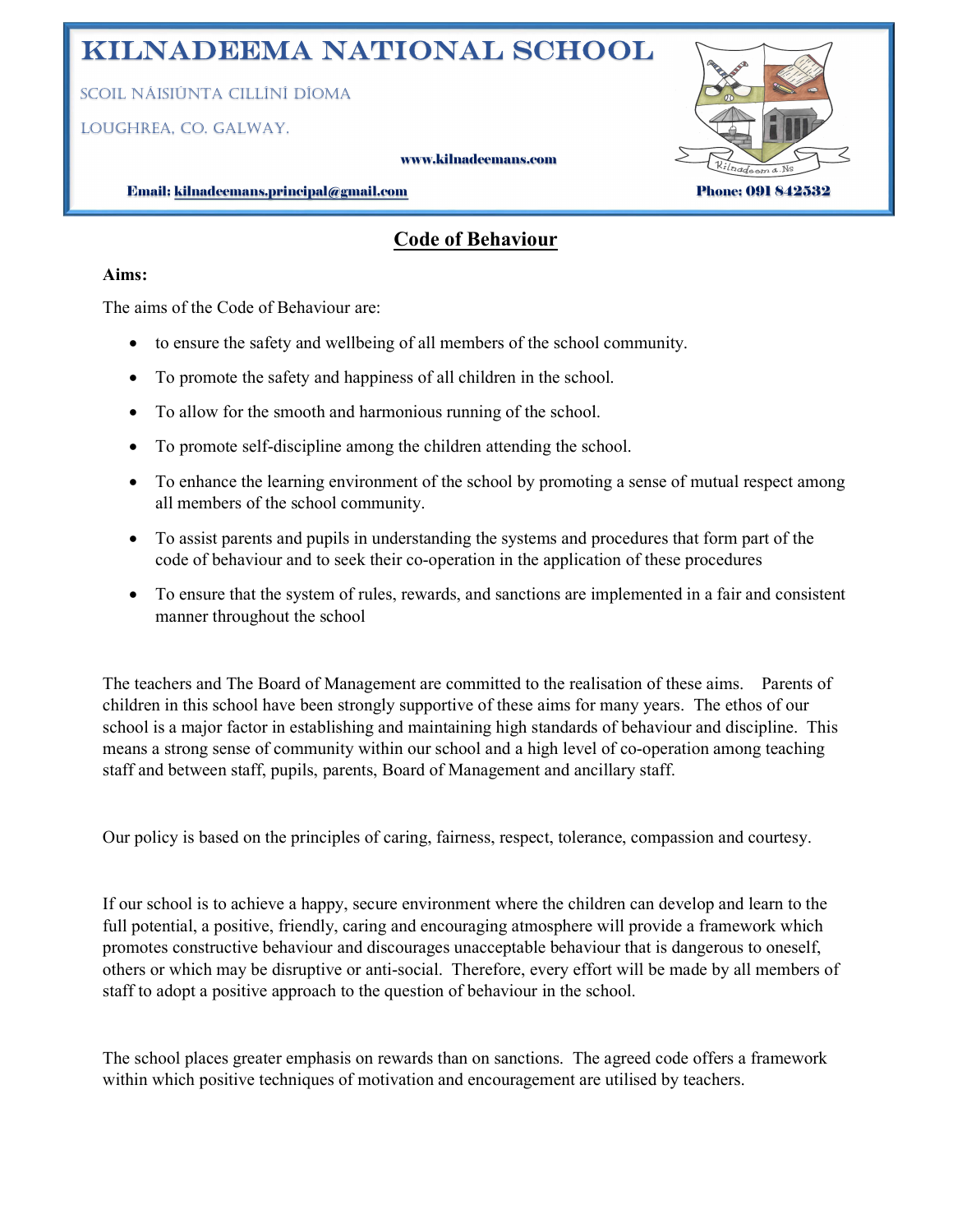#### 1. Guidelines for behaviour in our school

#### Standards of behaviour

#### The standards of behaviour set out:

- The expectations for pupils, staff and parents and how they will treat each other.
- The kinds of behaviour and relationships that will create a positive environment for teaching and learning.
- The adults in this school have a responsibility to model the school's standards of behaviour in their dealings both with the students and with each other, as their example is a powerful source of learning for students.

The standards of behaviour expected from all members of the school community are:

- Respect for self and other
- Kindness and willingness to help others
- Courtesy and good manners
- Fairness
- Readiness to use respectful ways of resolving difficulties and conflict
- Forgiveness

Standards which signal unacceptable behaviour include:

- Behaviour that is hurtful (including bullying, harassment, discrimination and victimisation)
- Behaviour that interferes with teaching and learning
- Threats or physical hurt to another person
- Damage to property
- Theft

The standards below describe the commitment the school expects from students to their own learning and to that of their peers. This commitment includes:

- Attending school regularly and punctually
- Doing ones best in class
- Taking responsibility for one's work
- Keeping the rules
- Helping to create a safe, positive environment
- Respecting staff
- Respecting other students and their learning
- Participating in school activities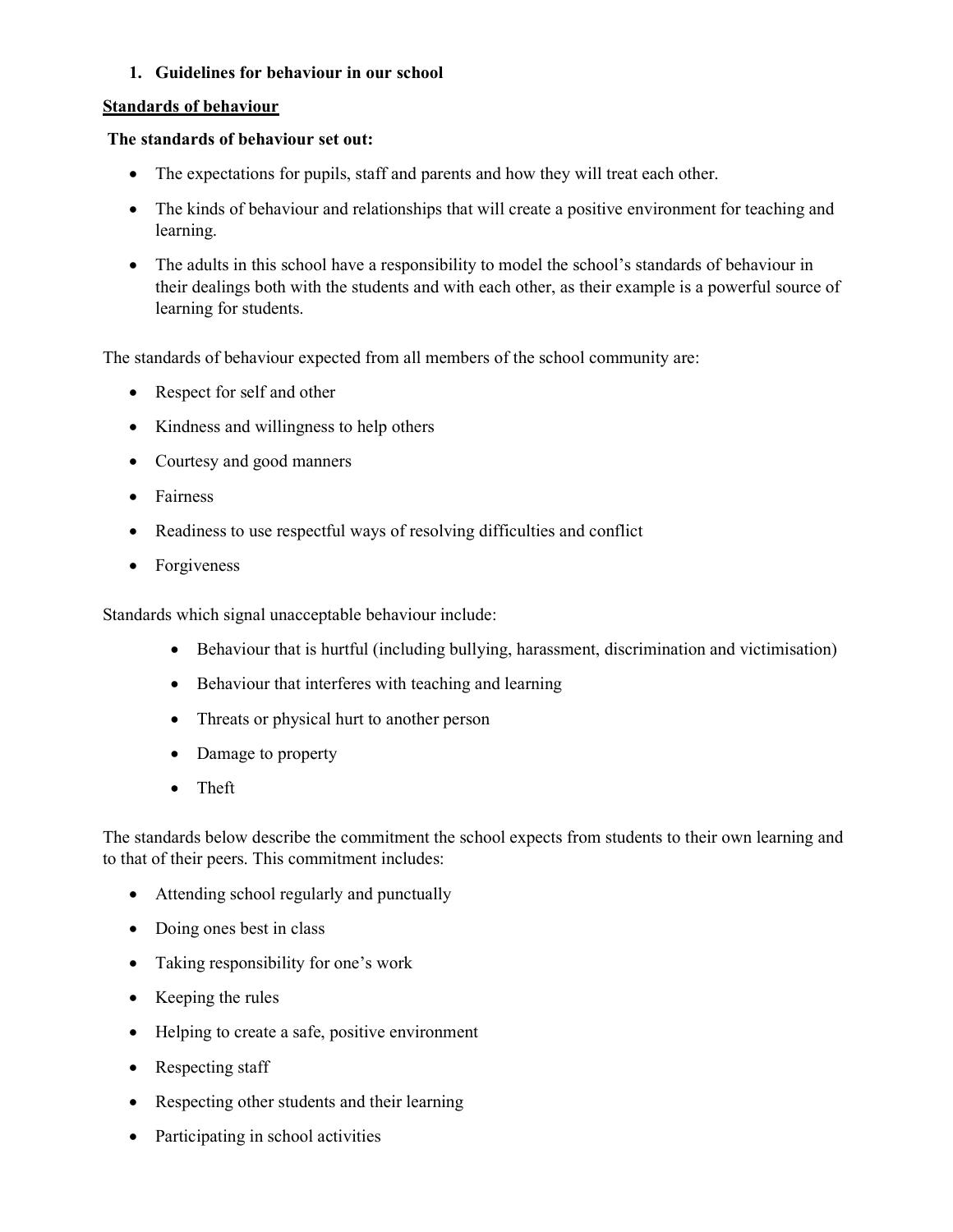Our school rules reflect these standards.

#### Our School Rules – Pupils' Responsibilities

#### For my own safety and that of others-

- I will be careful coming to and going from school.
- I should remain seated in class when requested.
- I will not climb the perimeters around the school grounds.
- I should hand up my mobile phone to my teacher if I bring it to school and it must be switched off.
- I should never run in the school building.
- I should never be in the front of the school unsupervised.
- I should never leave the school building or yard during school times without permission.

#### School Rules: Caring for Myself

- I should keep my school bag, books and copies in good order.
- I should be at school when the bell rings at 9.30 a.m. No pupils should be in the school building without the permission of a teacher.
- I should show respect for my school and be proud to wear the complete school uniform every day. (Appendix A – Uniform Policy)
- I may not wear make-up or hair gel to school.
- I will keep jewelry to a minimum watch, studded earrings.
- I should always be aware of my personal cleanliness.
- I will try to make my lunch as healthy as possible and limit foods from the top shelf of the food pyramid. I may not bring chewing gum, crisps, fizzy drinks or glass bottles to school.
- I should always do my best in school by listening carefully, working as hard as I can and by completing my homework to the best of my ability. If for some reason my homework is not completed fully an explanation in writing from parents/guardians should be provided.

#### School Rules: Caring for Others

- I should be polite and mannerly.
- I should be kind and respectful to teachers and pupils.
- I should be truthful and honest at all times.
- I should remain quiet and orderly in my class line.
- I should behave well in class and always follow the class rules.
- I should always keep my school clean and ensure my classroom is clean and tidy every evening.
- I should show respect for the property of other pupils, the school building and grounds.
- I should never make nasty or hurtful remarks to other pupils.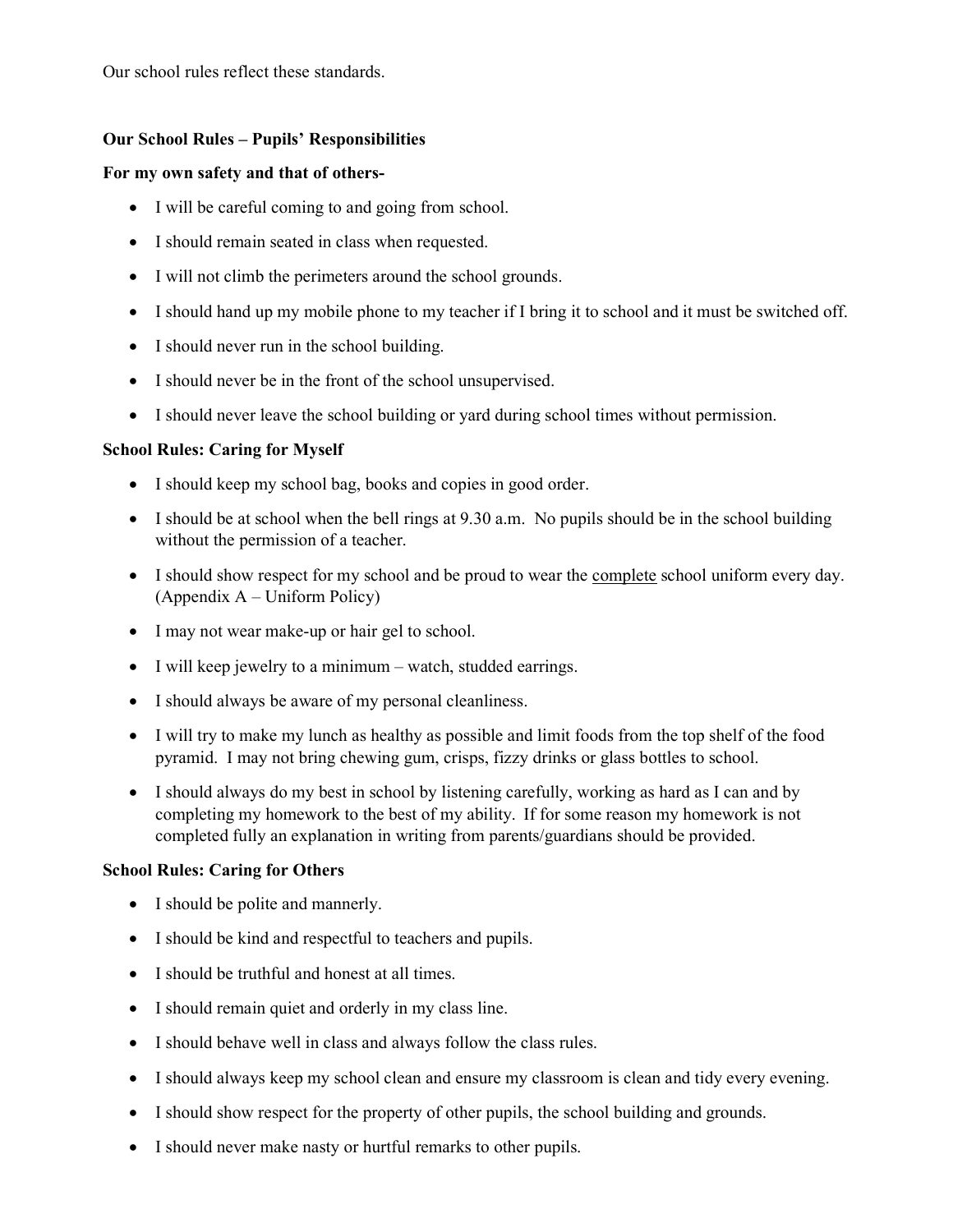- I should always include other pupils in all our games and activities.
- I should not engage in rough play in the classroom or the school yard
- I should apologize when I am in the wrong.

## The standards expected in the Code of Behaviour apply in any situation where pupils are still the responsibility of the school. These include school trips, swimming, going to and from the church, fieldtrips and after school games.

Classroom rules will be devised by each class teacher in consultation with the pupils at the beginning of the school year. These will be displayed in each room and taught to the children as will the school rules

#### Students with special educational needs

Pupils with special needs will be required to follow the school's 'Code of Behaviour' but teachers will use their professional judgment in relation to regularity and level of sanctions. While teachers must be seen to be fair in the eyes of other children who may have exhibited the same type of misdemeanors, they will also show leniency and understanding in relation to children with specific learning/behavioural/emotional difficulties. Parents of these children will be kept informed of their child's

behaviour on a regular basis and may be requested to work with the school in devising effective strategies to help the child to improve his/her behaviour. This may involve working and co-operating with a Special Needs Assistant (SNA), if an SNA is deployed to assist a pupil/class. The devising of such strategies may also entail contacting and meeting with relevant out of school agencies.

#### The following strategies are used to promote good behaviour in our school:

- There are good relationships between teachers, parents and pupils and a happy school atmosphere.
- Good school and class routines are in operation. Core routines necessary for the smooth running of classroom learning are clearly established – e.g. entry to the classroom, settling down after break times, noise level for pair/group work. etc.
- Teachers develop clear and simple classroom rules in discussion with the children. Each class will agree five to seven rules stated in terms of observable behaviours.
- Teachers use a classroom management plan to promote positive behaviour. This includes the class rules as mentioned above, the agreed reward system and the consequences that apply when a child fails to adhere to the rules.
- Parents are welcome in our school and staff consults with them where necessary.
- We acknowledge positive behaviour with a note in the homework journal, by praising children on their behaviour and by rewarding them (see below).
- Serious incidents in the yard should be reported to the class teacher and recorded.
- Teachers ensure that the class timetable is as varied as possible and present a balanced and interesting educational programme for the pupils.
- Teachers are punctual at all assembly times.
- Children are aware that misbehaviour and failure to adhere to school and class rules will incur clear, consistent consequences.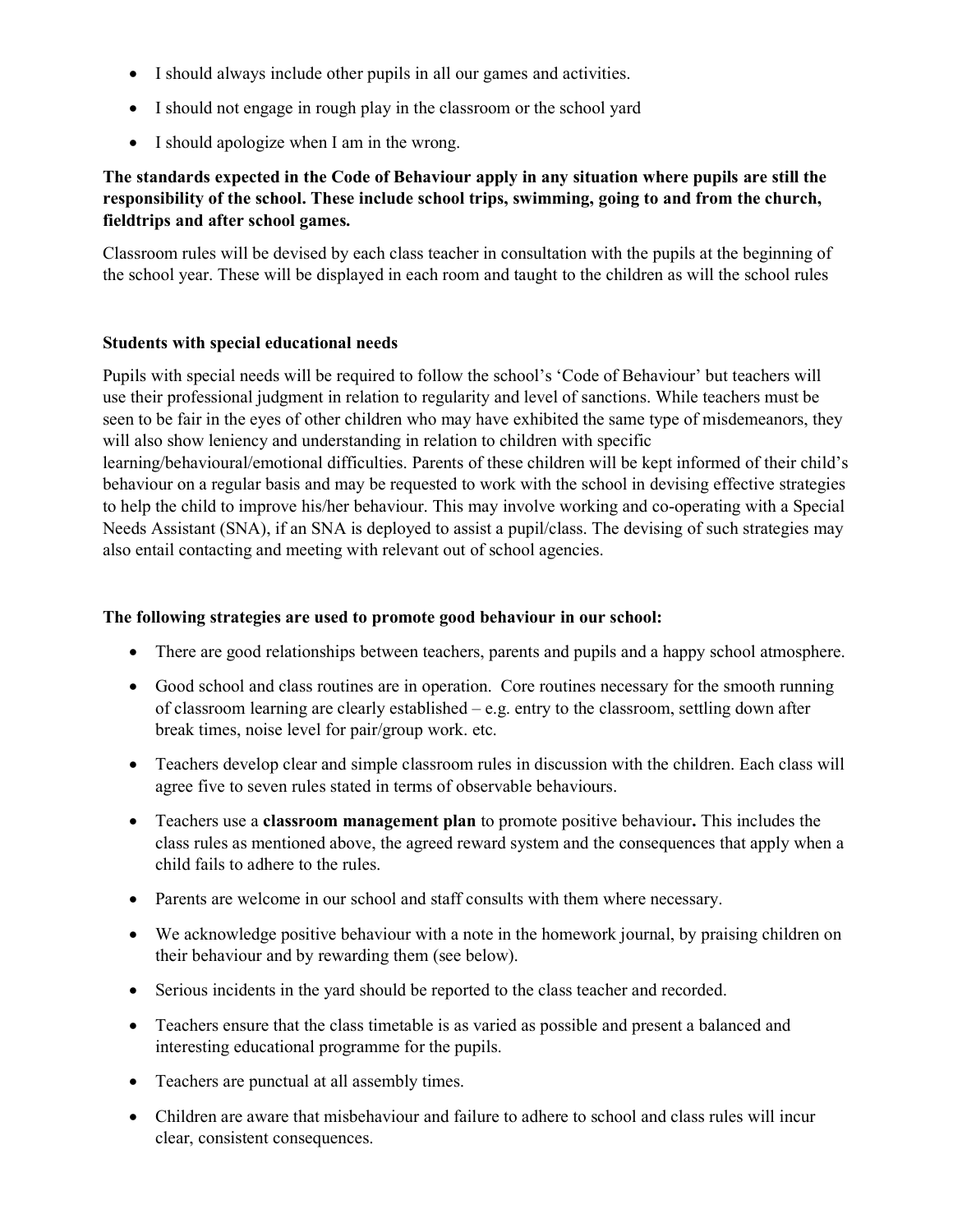- SPHE is used as a structure within which to address the teaching of social skills, self-esteem and respect and care for others
- Agreed yard rules are in place for the playground which are understood by all. Supervision arrangements are in place, including arrangements for wet days, pupils using the toilets and pupils who become ill or injured.

#### Rewards For Good Behaviour

- Note re. good or improved behaviour in child's homework journal.
- Golden Time
- Merit Marks/House Points
- Responsibility for a class job e.g. distributing materials, delivering note to other classes etc.
- Homework Pass.
- Certificate once a month (being helpful, kind, etc.) to encourage good behaviour.
- Public Praise.
- Class Party.
- Star of the day, Star of the Week, Cool Cat etc.
- A visit to another member of Staff or to the Principal for commendation;
- A treat from the teacher

#### 2. Responding to inappropriate behaviour:

An understanding of the factors that influence behaviour is fundamental to developing and implementing the school's code of behaviour. Staff are familiar with the factors that influence behaviour in the guidelines, and staff will consider reasons why particular behaviour has emerged and is ongoing. These will be taken into account when planning intervention and support to encourage a child to modify behaviour. The list below is an indication of what the school considers to be minor and serious misbehaviour, although it is not possible to provide an exhaustive list of misdemeanours.

#### Minor Misbehaviour

- Interrupting class work (e.g. walking around the classroom without permission; talking at the wrong time; making noise; fiddling; eating at the wrong time)
- Wearing incorrect uniform
- Running in the school building.
- Leaving litter around the school.
- Not responding to the school bell in a timely manner.
- Disruptive behaviour in the bathroom.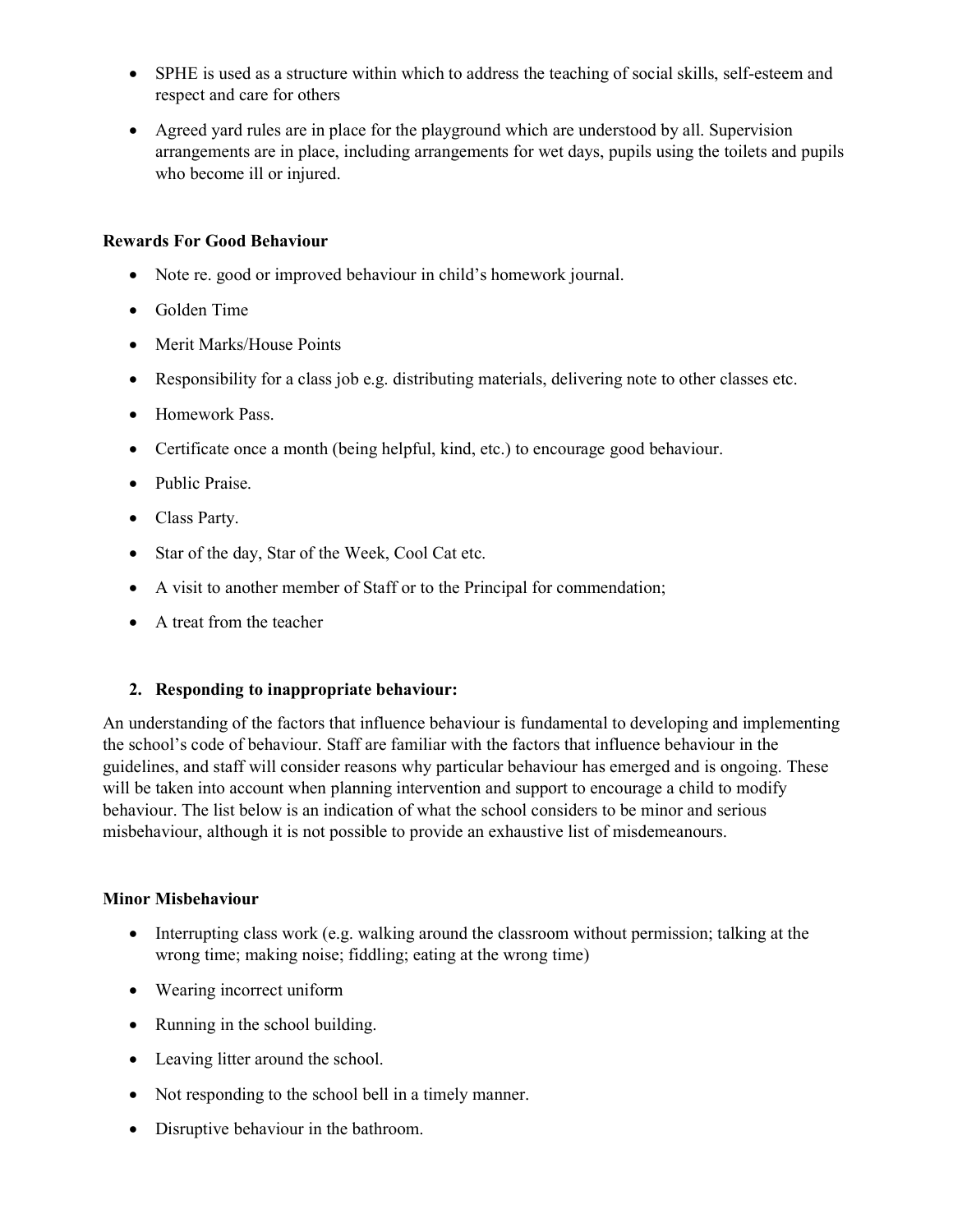- Lack of compliance with school policy on uniform, hair and make up.
- Being discourteous, unmannerly or answering back.
- Not completing homework without good reason.

It is important to note that these are examples only and other types of misbehaviour will also incur sanctions.

#### More Serious misbehaviour (unacceptable and strictly forbidden):-

- Vandalism of any kind including writing graffiti
- Rudeness/giving cheek
- All types of bullying or threatening behaviour
- Laughing/jeering at others mistakes or disabilities
- Fighting
- Showing disrespect to teachers or ancillary staff
- Stealing
- Possession of dangerous objects
- Truancy
- Disobedience/defiance
- Passing offensive racist or religious remarks to other pupils, teachers, ancillary staff and visitors.

#### The following is a possible list of sanctions:-

- Initial warnings, oral, visual (yellow card) etc.
- Child is asked to apologise to the relevant party.
- Child is asked to undo damage if possible.
- Temporary separation from peers, friends or others. This includes changing the seating arrangement in class or temporary removal to another classroom.
- Loss of privileges.
- Detention during a break
- Prescribing additional work to be signed by parents/guardian.
- Communication with parents-either verbal or written, depending on circumstances.
- Referral to Principal Teacher.
- Referral to Chairperson of Board of Management.
- Suspension(temporary).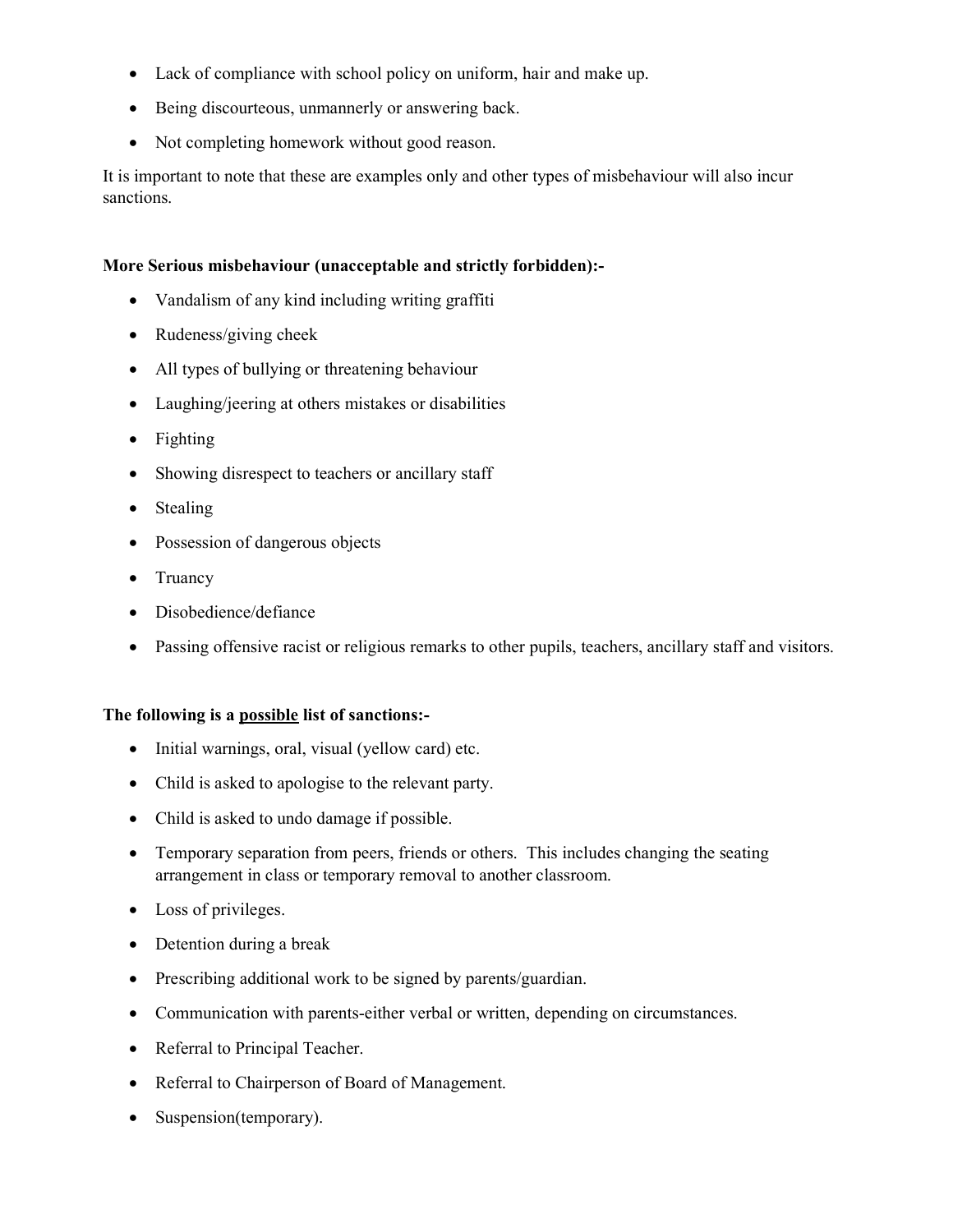Before resorting to serious sanctions, e.g. suspension, the normal channels of communication between school and parents will be utilised. Parents will be involved at an early stage rather than as a last resort.

Where a pupil wilfully disregards school rules and infringes on rights of others to participate in school activities the sanctions already listed will be used to show disapproval of unacceptable behaviour.

## 3. Suspensions

Normally, other interventions will have been tried before suspension and the school staff will have reviewed the reasons why these have not worked. Suspension can provide a respite for staff and the pupil, give the pupil time to reflect on the link between their action and its consequences and give staff time to plan ways of helping the pupil to change unacceptable behaviour. The decision to suspend a pupil will follow from serious/gross misbehaviour:

- The pupil's behaviour has had a seriously detrimental effect on the education of other students
- The pupil's continued presence in the school at this time constitutes a threat to safety
- The pupil is responsible for serious damage to property

## Procedures for Suspension

The Board of Management and Staff of Kilnadeema N.S. will follow the procedures for suspension and expulsion outlined in the Guidelines for Schools on Developing a Code of Behaviour (Chapters  $10 - 12$ ).

Fair procedures (i.e. the right to be heard and the right to impartiality) will be applied at all times. Accordingly, pupils and their parents will be fully informed about the alleged misbehaviour and the processes that will be used to investigate and decide the matter and they will be given an opportunity to respond to an allegation before a decision is made and before a serious sanction is imposed. In exceptional circumstances, the Principal/Board may consider an immediate suspension to be necessary when the continued presence of the pupil in the school at the time would represent a serious threat to the safety of pupils or staff of the school, or any other person (p73). Automatic suspension will apply in the event of a student engaging in gross misbehaviour (see above).

The Board of Management will also take note of the factors to consider before suspending a student (p.72) and the factors to consider before proposing to expel a student (p82).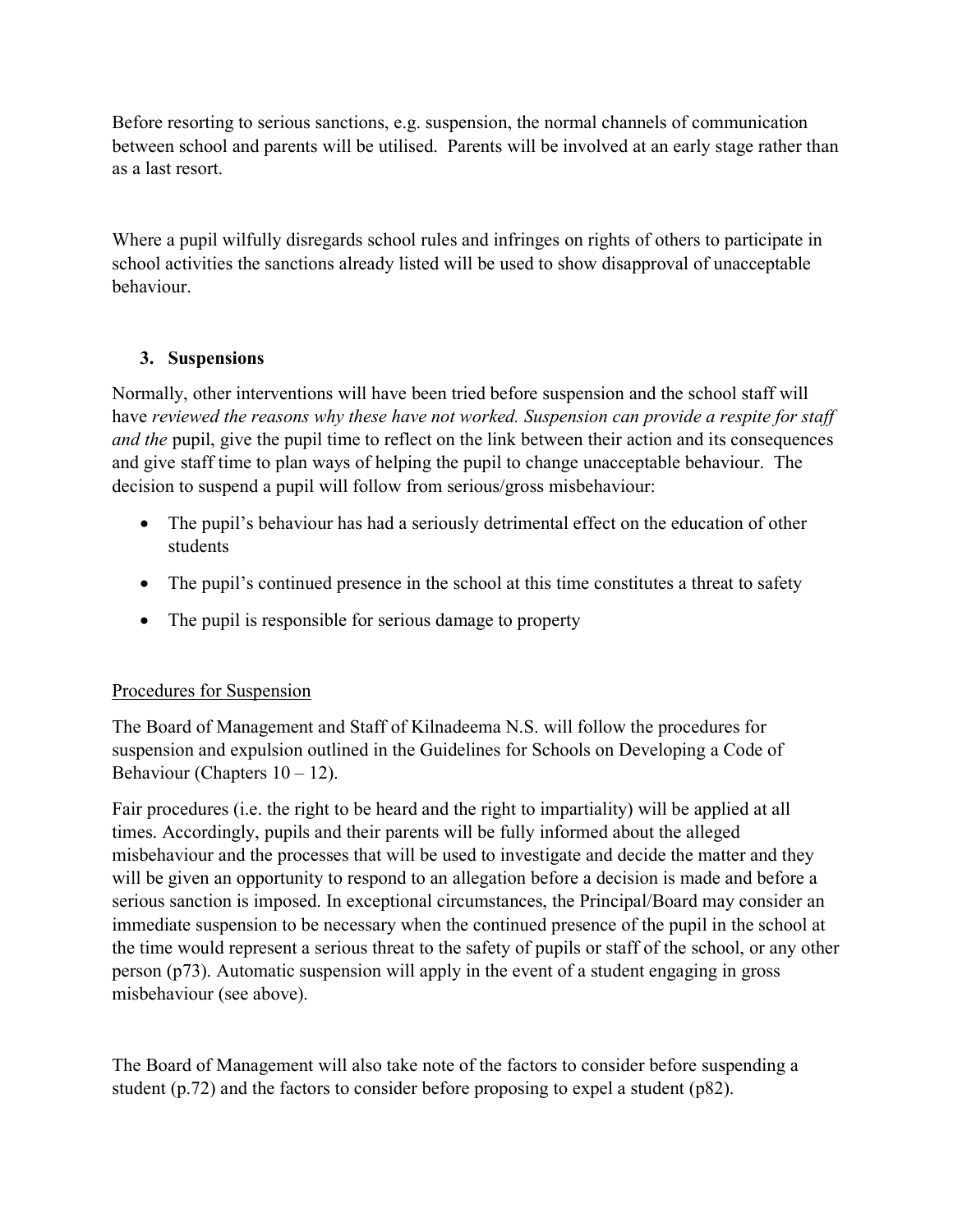### In relation to suspension:

- Communication to parents regarding the suspension of a pupil or the possibility of suspension will be in writing and copies of all correspondence will be retained. In some circumstances it may be necessary to contact parents by phone.
- The parents/guardians and the pupil will be invited to meet with the Principal and/or Board of Management to discuss the proposed suspension.
- The Board of Management has delegated responsibility for suspension to the principal in the event that immediate suspension of a pupil is warranted (Guidelines p73). The parents/guardians and child will be invited to discuss the matter with the Principal and the procedures governing suspension will be applied.
- Where parents do not agree to meet with the Principal, written notification will serve as notice to impose a suspension.
- A written statement of the terms and date of the termination of a suspension will be given to parents/guardians. A suspension will not be for more than three days, except in exceptional circumstances where the principal considers that a period of suspension longer than three days is necessary in order to achieve a particular objective. The letter will confirm;
- the period of the suspension and the dates on which the suspension will begin and end
- the reasons for the suspension
- any programme of study to be followed
- the arrangements for returning to school, including any commitments to be entered into by the student and the parents (for example, the pupil and parents might be asked to reaffirm their commitment to the code of behaviour)
- the provision for an appeal to the Board of Management the right to appeal to the Secretary general of the Department of Education and Science (Education Act 1998 Section 29).

The suspension will be recorded on the Tusla portal via the 'Student Absence Report' (when applicable).

When a period of suspension ends, the pupil will be re-admitted formally to the class by the principal. The school will help the pupil catch up on work missed and the pupil will be given the opportunity and support for a fresh start.

Where a satisfactory resolution of a problem is achieved, a pupil may be re-admitted to school within a suspension period at the discretion of the Principal and/or the chairperson of the Board of Management.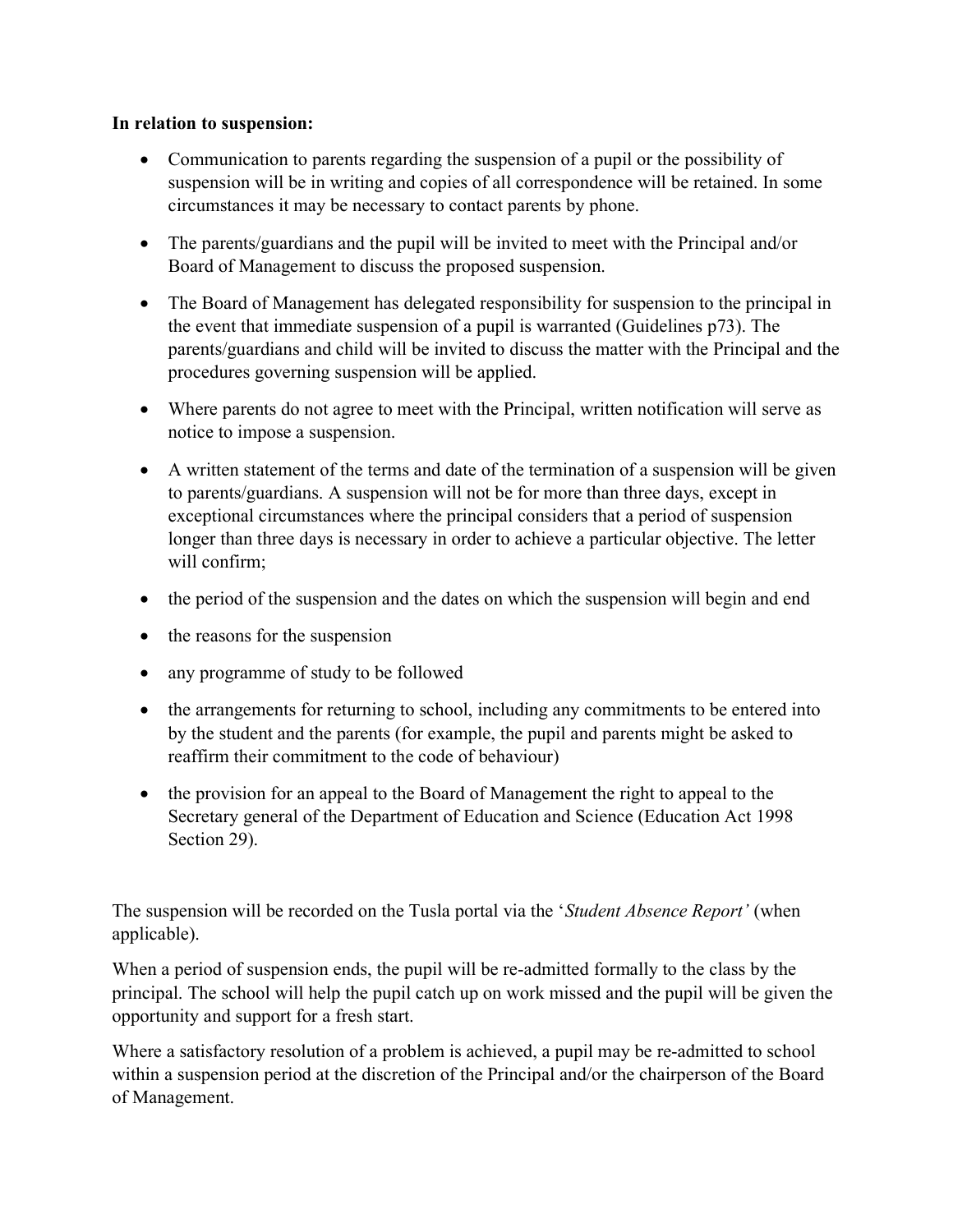If a pupil continues to misbehave s/he may be suspended for a major fixed period (up to ten days) to allow for consultation with both the pupil and the pupil's parents/guardians to address the issues.

As outlined above, parents/guardians and pupil will be given the opportunity to discuss the issues with the Principal/Board of Management.

The Education Welfare Officer will be informed when a student has been suspended for six days or more cumulatively.

Section 29 Appeal – when the total number of days for which the student has been suspended in the current school year reaches 20 days the parents may appeal the suspension under section 29 of the Education Act and will be given information about how to appeal.

## 4. Expulsions

PROCEDURES FOR EXPULSION – The procedures outlined on pages 83 – 86 of the guidelines will be followed (see steps 1-6 below):

- Subsequent to the above suspension procedures and meetings with parents/guardians, if serious/gross incidents of misbehaviour continue, the pupil will be recommended for permanent expulsion by the Board of Management. In exceptional circumstances, pupils may be expelled for a first offence - see p. 81. Automatic expulsion will apply in the event that
- The pupils behaviour is a persistent cause of significant disruption to the learning of others or to the teaching process.
- The pupil's continued presence in the school constitutes a real and significant threat to safety.
- $\triangle$  The student is responsible for serious damage to property.
- Step  $1 A$  detailed investigation carried out under the direction of the Principal
- Step  $2 A$  recommendation to the Board of Management
- Step 3 Consideration by the Board of Management of the Principal's recommendation; and the holding of a hearing
- Step 4 Board of Management deliberations and actions following the hearing
- Step  $5$  Consultations arranged by the Educational Welfare Officer
- Step  $6$  Confirmation of the decision to expel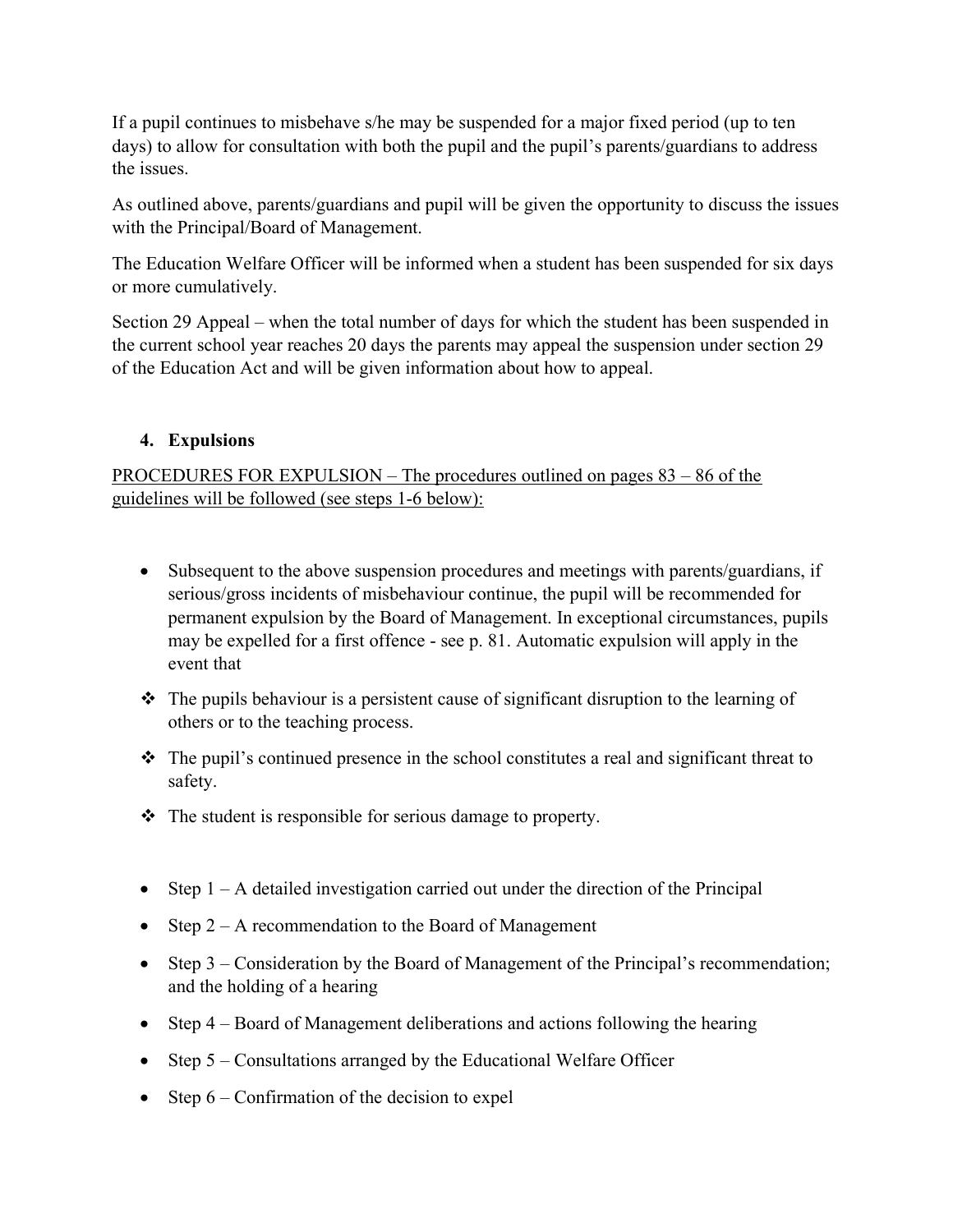- A record will be kept in the school of all instances of serious misbehaviour by pupils.
- Breaches of behaviour will be recorded in writing by the class teacher and if necessary by the Principal
- Other relevant school policies (eg. Health & Safety) will be referred to as appropriate.
- The school's Anti Bullying Policy is attached to this policy.

## 5. Keeping Records

A standardised record system is developed within the school which will be kept in any incidents of serious misbehaviour by a student. A record system has also been established for recording incidents on the playground both positive and negative. All records in relation to suspension and expulsion will be carefully recorded and reported. All interventions aimed at helping the student deal with inappropriate behaviour will be recorded including use of sanctions. Records will be kept in accordance with the data protection act and the schools policy on records keeping.

## 6. Procedures of notification of a pupil's absence from school

When a child is absent, a written note explaining the reason for the child's absence **must** be given to the class teacher when the child returns to school. Parents / guardians must complete a standard "Absence Note" which will be found at the back of each child's  $(1<sup>st</sup>-6<sup>th</sup>)$  school diary and will be sent home on a Junior or Senior Infant pupil's return to school explaining the reason for the child's absence. In the event of not receiving an explanation note from parents this will be recorded by school staff.

Parents are asked to note mid-term breaks and end of term closures when planning family holidays. It is inadvisable for students to miss time out of the school term due to holidays.

If a child is absent for 20 days the school is obliged to inform the NEWB. In the event of a child missing 20 days from school, parents will be informed of this in writing.

If parents have a doctor's or medical cert for a child's absence due to illness, a photocopy is required by the school for verification purposes.

## 7. Implementing the code

## Communicating the code

 All parents will be provided with a copy of the code of behaviour before registration of the child as the student of the school. The parents must confirm in writing that the code is acceptable to them and that they will make all reasonable efforts to ensure compliance of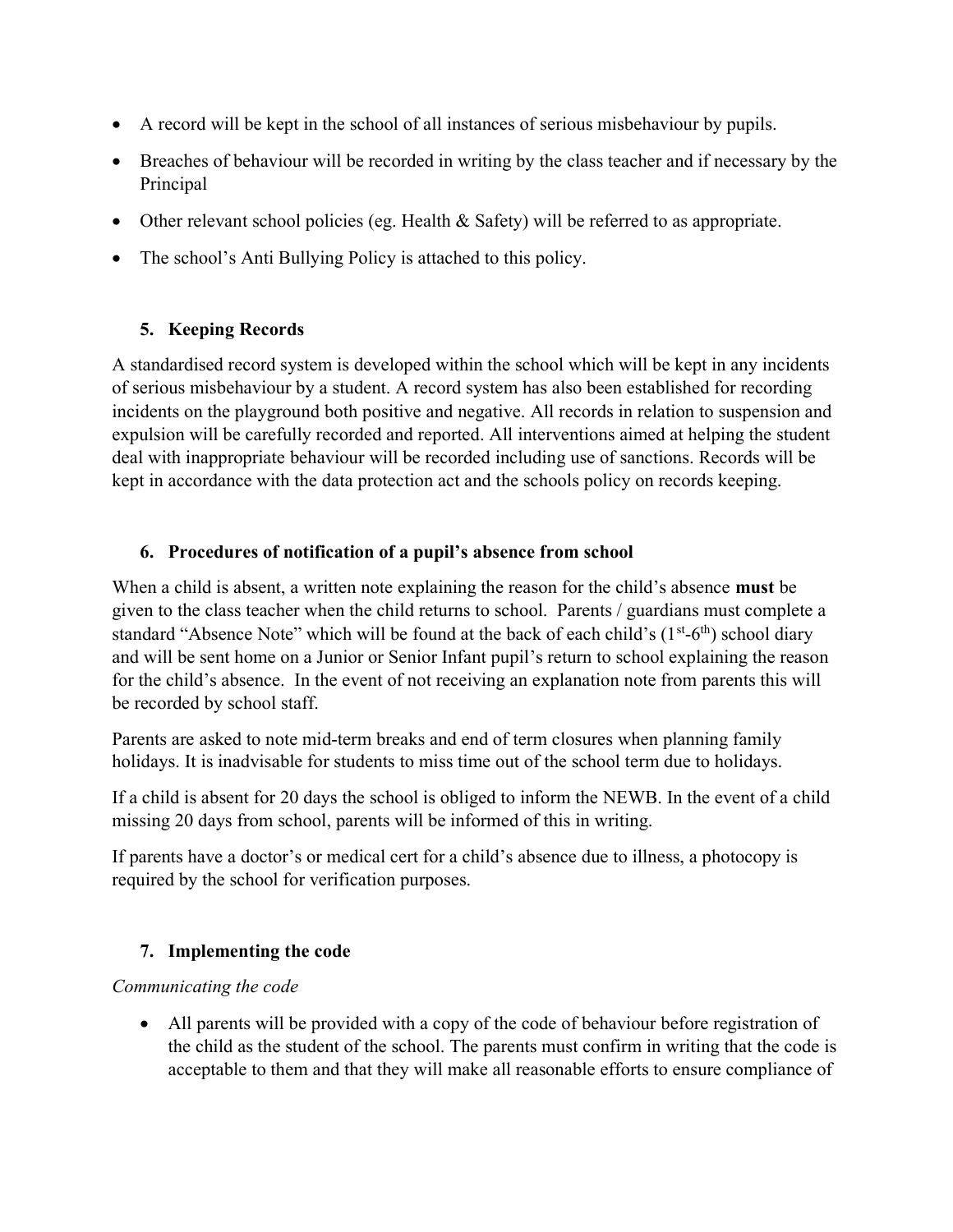the code by their child. The expectations of the code will be communicated to parents at a parent information evening.

## Teaching students the behavioural and learning skills they need

• During the month of September at the beginning of each school year the children will be taught the behaviours that are expected from them. This will be done at each class level.

## Securing parental support for the code

- Parental understanding and support for the code will be strengthened through:
- Encouraging parents to share information about anything that might affect a student's behaviour in school, alerting parents at an early stage to concerns about a student's behaviour, clear channels of communication open to parents and information offered to parent's such as talks or workshops on behavioural matters and aspects of child and adolescent development.

## Success Criteria:

- Positive feedback from the whole school community
- Observations of behaviour in the class, yard, toilets and corridors.
- Happy and caring school atmosphere
- The number of recordings in the yard book

## Roles and Responsibility:

- A. School Staff
- To co-ordinate, monitor and the implementation of the policy and in partnership with teachers.
- To model positive behaviour
- To manage the classroom in such a way that children are positively engaged.
- To involve the pupils in drawing up rules for class-room.
- To teach the school rules in a way that is appropriate to each class level.
- To display rules in classroom.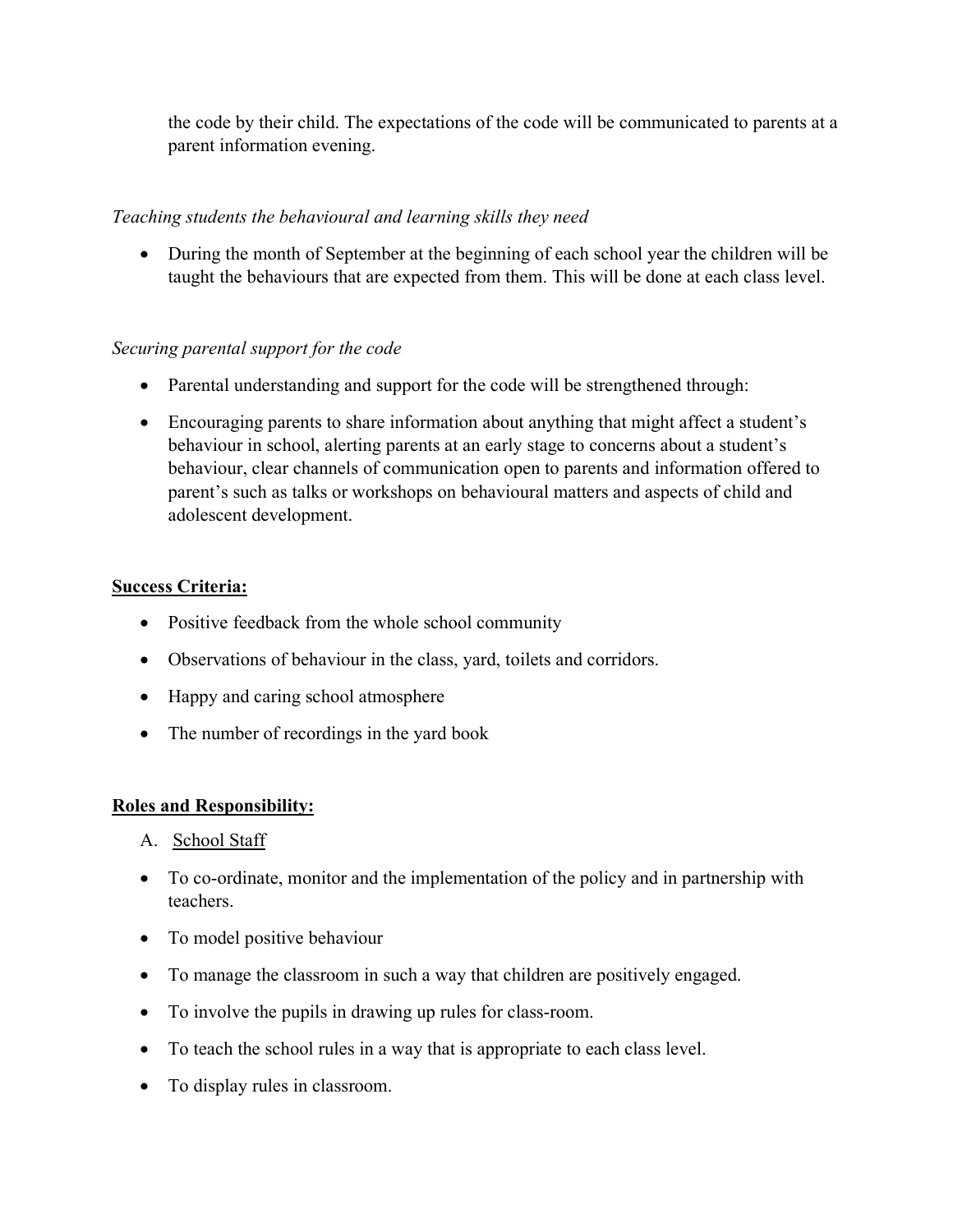- B. Ancillary Staff operating under the guidance of the Principal and Deputy Principal.
- To model positive behaviour
- To co-operate with principal teachers in the implementation of the code.
- C. Parents/Guardians
- To encourage their children to keep the school rules
- To co-operate with the school in the implementation of this and other polices.
- To model positive behaviour

## **Implementation Date:** 1<sup>st</sup> January, 2020

**Timetable for Review:** Review at end of 2020 – 2021 school year and each year thereafter.

## Ratification and Communication:

- Ratified by the Board of Management
- Circulated to members of Parents' Council
- Circulated to ancillary staff
- Circulated to all parents/guardians via internet and Newsletter
- Published on school website.
- Class meetings with parents at beginning of school year.

The School Code of Behaviour was read by on .

I / We undertake to ensure that my child / children upholds this Code of Behaviour for the safety and happiness of all in the school.

Signed: